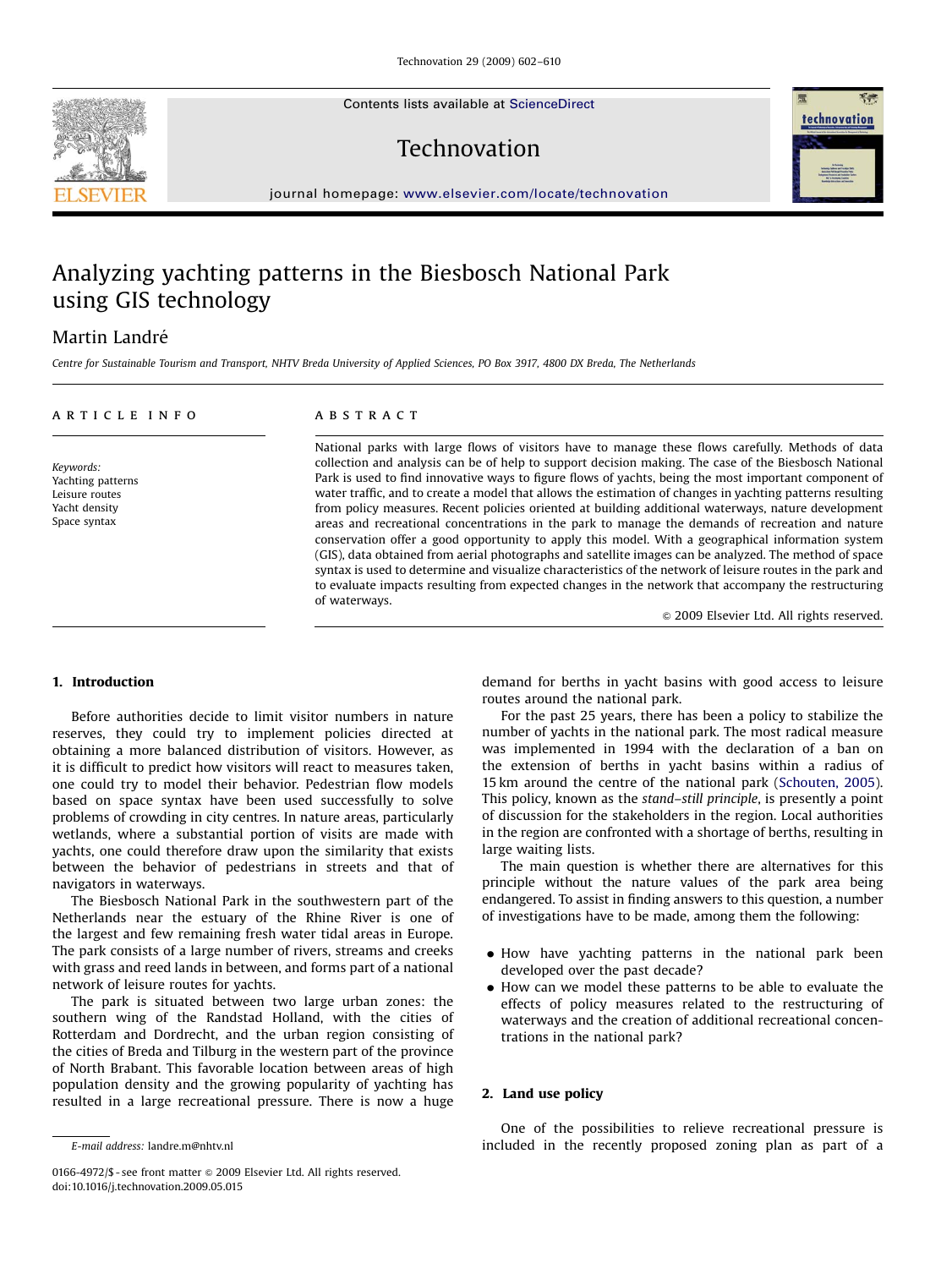

Fig. 1. Plan of the Biesbosch with existing yacht basins.

comprehensive management plan for the national park. This zoning plan distinguishes, with regard to recreation, between nature areas without recreational co-use in the core cluster (see Fig. 1), and with recreational co-use mainly in the periphery ([Overlegorgaan Nationaal Park de Biesbosch, 2004](#page--1-0)). Recreational co-use is implemented through the establishment of a number of recreational concentrations. One of these areas, Aakvlaai, situated in the southeastern corner of the park, has recently been developed and, according to a count in 2005, already succeeded in relieving some of the pressure in other parts of the park ([Schouten, 2005](#page--1-0)). The development of the Aakvlaai included the creation of a new substructure of waterways with a dense pattern. One would therefore particularly be interested in what could be the impact of restructuring the waterways related to the establishment of such concentrations on yachting patterns.

#### 3. Space syntax

To evaluate this impact and related zoning policies, it is necessary to obtain information on existing yachting patterns first, and find ways to model these patterns. Such patterns are mainly the result of yacht owner behavior, which is guided by certain stimuli. A number of studies have been published that try to explain human behavior from the view of spatial configurations ([Batty, 2004](#page--1-0); [Hillier and Hanson, 1984;](#page--1-0) [Hillier, 1996](#page--1-0)). The method proposed in these studies is that of space syntax. This method consists of a set of theories and techniques for the analysis of spatial patterns. The general idea is that spaces can be broken down into components, analyzed as networks of choices, and then represented as figures and graphs that describe the relative connectivity and integration of those spaces. A growing number of publications refer to the use of geographical information system (GIS) in space syntax ([Batty and Rana, 2002;](#page--1-0) [Figueredo, 2005;](#page--1-0) [Jiang et al., 1999, 2000\)](#page--1-0), and a number of software applications have been developed. Space syntax is particularly applied to the modeling of vehicular and pedestrian movement in cities ([Hillier](#page--1-0) [et al., 1993](#page--1-0), [Penn et al., 1998](#page--1-0)). [Desyllas and Duxbury \(2000\),](#page--1-0) for example, found in a study on pedestrian movement in London that there exists a correlation between visibility of the spaces that pedestrians find themselves in and the size of pedestrian movement.

Considering the possible development of recreational concentrations in the national park and the supposed suitability of space syntax for the study of yachting patterns, three more specific questions can be formulated:

- $\bullet$  How can a network of leisure routes be deduced from the yachting patterns found?
- $\bullet$  How can space syntax be used to find important characteristics of yachting patterns?
- $\bullet$  How can these patterns be modeled to evaluate the impacts resulting from the restructuring of waterways?

Information on visitor flows in the Biesbosch National Park is scarce. Surveys undertaken by means of questionnaires do not give an indication of actual behavior in relation to locations of yachts and routes followed, and no trends can be determined. Therefore, other means have to be found, which avoid the high cost generally involved in surveys. One solution is the use of aerial photographs with sufficient resolution to detect the location of individual yachts, sailing as well as moored in yacht basins and temporary harbors. A disadvantage of aerial surveys is that they are often out-of-date. This problem can be overcome using satellite images. Unfortunately, resolution of such images is often not high. However, new satellites offer images that approach the resolution of aerial photographs. In this study, aerial photographs taken at suitable days were used for the period 1996–2003, whereas a panchromatic SPOT image was available for such a day in 2004. Although it is not possible to deduce reliable information on flows of yachts from the location patterns obtained by aerial photo and satellite image interpretation, a route network could be determined by combining location data obtained at different moments in time and careful analysis of the linear patterns that emerge. For this purpose, a routine was used that allocates points representing locations of yachts to specific line segments, which together form a network of leisure routes. The routine also allowed the determination of volumes for each line segment.